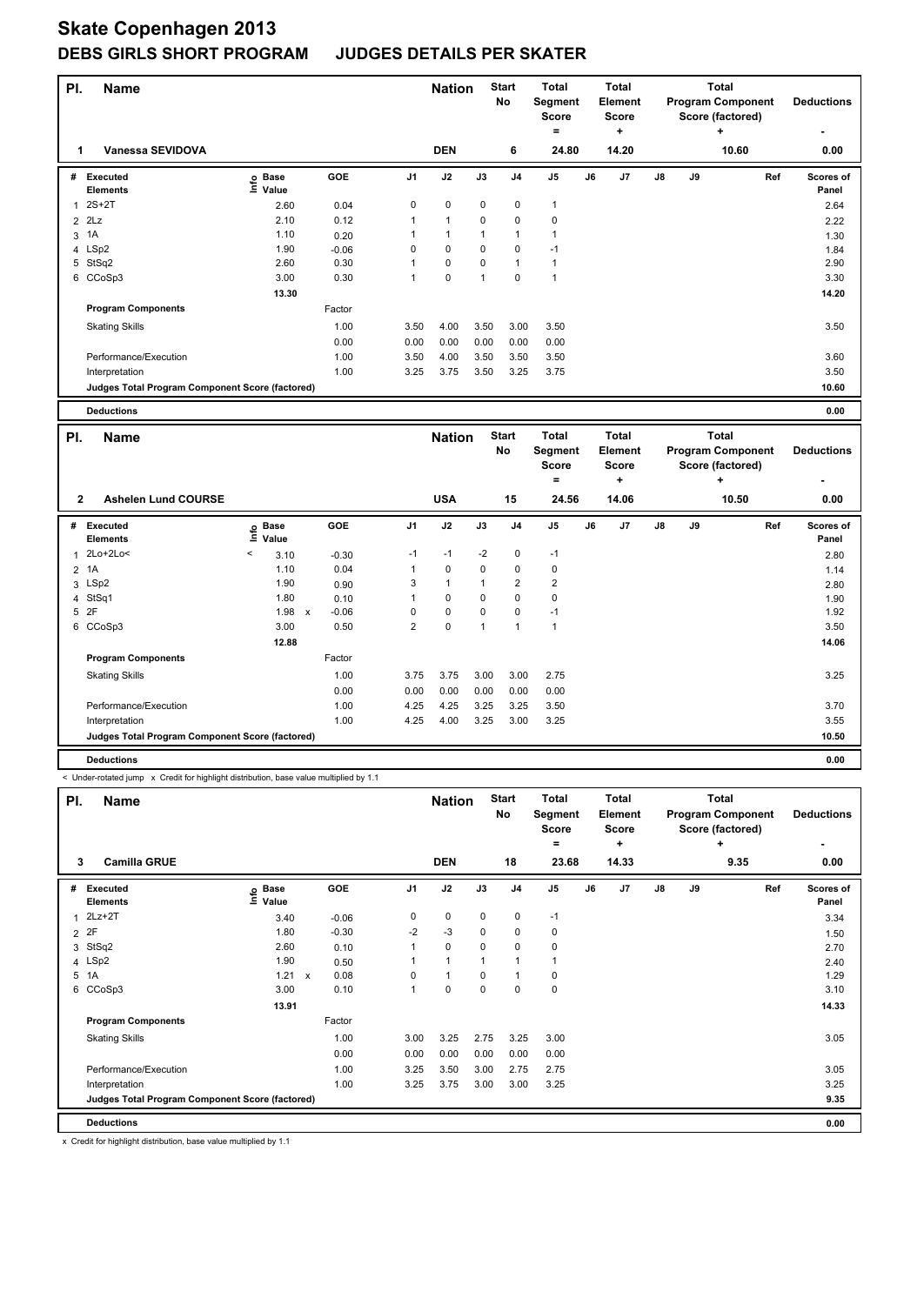| PI. | <b>Name</b>                                     |                              |                           | <b>Nation</b> |                | <b>Start</b><br>No | <b>Total</b><br>Segment<br><b>Score</b> |                | <b>Total</b><br><b>Element</b><br><b>Score</b> |    |                | <b>Total</b><br><b>Program Component</b><br>Score (factored) | <b>Deductions</b> |           |                    |
|-----|-------------------------------------------------|------------------------------|---------------------------|---------------|----------------|--------------------|-----------------------------------------|----------------|------------------------------------------------|----|----------------|--------------------------------------------------------------|-------------------|-----------|--------------------|
| 4   | <b>Tilda SILVERBORN</b>                         |                              |                           |               |                | <b>SWE</b>         |                                         | $\overline{7}$ | =<br>22.98                                     |    | ٠<br>14.53     |                                                              |                   | ٠<br>8.45 | ٠<br>0.00          |
| #   | Executed<br><b>Elements</b>                     | <b>Base</b><br>Info<br>Value |                           | <b>GOE</b>    | J <sub>1</sub> | J2                 | J3                                      | J <sub>4</sub> | J <sub>5</sub>                                 | J6 | J <sub>7</sub> | $\mathsf{J}8$                                                | J9                | Ref       | Scores of<br>Panel |
| 1   | $2Lz+2T$                                        | 3.40                         |                           | $-0.06$       | 0              | $-1$               | 0                                       | 0              | 0                                              |    |                |                                                              |                   |           | 3.34               |
|     | 2 LSp2                                          | 1.90                         |                           | 0.30          | 1              | 0                  | 0                                       | 1              | 1                                              |    |                |                                                              |                   |           | 2.20               |
| 3   | StSq2                                           | 2.60                         |                           | 0.00          | 0              | $\mathbf 0$        | 0                                       | 0              | 0                                              |    |                |                                                              |                   |           | 2.60               |
|     | 4 1A                                            | 1.21                         | $\boldsymbol{\mathsf{x}}$ | 0.00          | 0              | $\mathbf 0$        | 0                                       | $\mathbf 0$    | 0                                              |    |                |                                                              |                   |           | 1.21               |
| 5   | 2Lo                                             | 1.98                         | $\boldsymbol{\mathsf{x}}$ | 0.00          | $\Omega$       | $\mathbf 0$        | $\Omega$                                | $\mathbf 0$    | 0                                              |    |                |                                                              |                   |           | 1.98               |
| 6   | CCoSp3                                          | 3.00                         |                           | 0.20          | 1              | 0                  | 0                                       | 0              | $\overline{1}$                                 |    |                |                                                              |                   |           | 3.20               |
|     |                                                 | 14.09                        |                           |               |                |                    |                                         |                |                                                |    |                |                                                              |                   |           | 14.53              |
|     | <b>Program Components</b>                       |                              |                           | Factor        |                |                    |                                         |                |                                                |    |                |                                                              |                   |           |                    |
|     | <b>Skating Skills</b>                           |                              |                           | 1.00          | 3.00           | 3.25               | 2.50                                    | 2.75           | 3.25                                           |    |                |                                                              |                   |           | 2.95               |
|     |                                                 |                              |                           | 0.00          | 0.00           | 0.00               | 0.00                                    | 0.00           | 0.00                                           |    |                |                                                              |                   |           |                    |
|     | Performance/Execution                           |                              |                           | 1.00          | 3.00           | 3.00               | 2.25                                    | 2.50           | 2.75                                           |    |                |                                                              |                   |           | 2.70               |
|     | Interpretation                                  |                              |                           | 1.00          | 2.75           | 3.25               | 2.25                                    | 2.75           | 3.00                                           |    |                |                                                              |                   |           | 2.80               |
|     | Judges Total Program Component Score (factored) |                              |                           |               |                |                    |                                         |                |                                                |    |                |                                                              |                   |           | 8.45               |
|     | <b>Deductions</b>                               |                              |                           |               |                |                    |                                         |                |                                                |    |                |                                                              |                   |           | 0.00               |

x Credit for highlight distribution, base value multiplied by 1.1

| PI.            | <b>Name</b>                                     |                   |  | <b>Nation</b> |                | <b>Start</b><br><b>No</b> | <b>Total</b><br>Segment<br><b>Score</b> |                | <b>Total</b><br>Element<br><b>Score</b> |    |                | <b>Total</b><br><b>Program Component</b><br>Score (factored) | <b>Deductions</b> |      |                           |
|----------------|-------------------------------------------------|-------------------|--|---------------|----------------|---------------------------|-----------------------------------------|----------------|-----------------------------------------|----|----------------|--------------------------------------------------------------|-------------------|------|---------------------------|
|                |                                                 |                   |  |               |                |                           |                                         |                | ۰                                       |    | ÷              |                                                              |                   | ÷    |                           |
| 5              | <b>Victoria ENGLUND-SØRENSEN</b>                |                   |  |               |                | <b>DEN</b>                |                                         | 1              | 20.51                                   |    | 12.21          |                                                              |                   | 8.30 | 0.00                      |
| #              | Executed<br><b>Elements</b>                     | e Base<br>⊆ Value |  | <b>GOE</b>    | J <sub>1</sub> | J2                        | J3                                      | J <sub>4</sub> | J <sub>5</sub>                          | J6 | J <sub>7</sub> | J8                                                           | J9                | Ref  | <b>Scores of</b><br>Panel |
| 1              | $2F+2T$                                         | 3.10              |  | 0.06          |                | $\pmb{0}$                 | 0                                       | 0              | 0                                       |    |                |                                                              |                   |      | 3.16                      |
|                | 2 2Lo                                           | 1.80              |  | 0.12          |                | $\mathbf 0$               | 0                                       | $\mathbf{1}$   | $\mathbf 0$                             |    |                |                                                              |                   |      | 1.92                      |
|                | 3 CCoSp3                                        | 3.00              |  | 0.00          | 0              | $\mathbf 0$               | $\mathbf 0$                             | $\mathbf 0$    | $\mathbf 0$                             |    |                |                                                              |                   |      | 3.00                      |
| $\overline{4}$ | StSq1                                           | 1.80              |  | $-0.06$       | 0              | $-1$                      | 0                                       | 0              | $\mathbf 0$                             |    |                |                                                              |                   |      | 1.74                      |
| 5              | 1A                                              | 1.21 x            |  | 0.04          |                | 0                         | 0                                       | 0              | 0                                       |    |                |                                                              |                   |      | 1.25                      |
|                | 6 LSpB                                          | 1.20              |  | $-0.06$       | 0              | $\mathbf 0$               | $\Omega$                                | $\mathbf 0$    | $-1$                                    |    |                |                                                              |                   |      | 1.14                      |
|                |                                                 | 12.11             |  |               |                |                           |                                         |                |                                         |    |                |                                                              |                   |      | 12.21                     |
|                | <b>Program Components</b>                       |                   |  | Factor        |                |                           |                                         |                |                                         |    |                |                                                              |                   |      |                           |
|                | <b>Skating Skills</b>                           |                   |  | 1.00          | 3.25           | 3.25                      | 2.75                                    | 2.75           | 2.50                                    |    |                |                                                              |                   |      | 2.90                      |
|                |                                                 |                   |  | 0.00          | 0.00           | 0.00                      | 0.00                                    | 0.00           | 0.00                                    |    |                |                                                              |                   |      |                           |
|                | Performance/Execution                           |                   |  | 1.00          | 3.00           | 2.50                      | 2.75                                    | 2.50           | 2.50                                    |    |                |                                                              |                   |      | 2.65                      |
|                | Interpretation                                  |                   |  | 1.00          | 3.00           | 2.75                      | 2.75                                    | 2.50           | 2.75                                    |    |                |                                                              |                   |      | 2.75                      |
|                | Judges Total Program Component Score (factored) |                   |  |               |                |                           |                                         |                |                                         |    |                |                                                              |                   |      | 8.30                      |
|                | <b>Deductions</b>                               |                   |  |               |                |                           |                                         |                |                                         |    |                |                                                              |                   |      | 0.00                      |

x Credit for highlight distribution, base value multiplied by 1.1

| PI. | <b>Name</b>                                     |                   |                   | <b>Nation</b>  |              | <b>Start</b><br>No | <b>Total</b><br>Segment<br><b>Score</b><br>۰ |                | <b>Total</b><br>Element<br><b>Score</b><br>÷ |       |               | <b>Total</b><br><b>Program Component</b><br>Score (factored)<br>÷ | <b>Deductions</b><br>٠ |                    |
|-----|-------------------------------------------------|-------------------|-------------------|----------------|--------------|--------------------|----------------------------------------------|----------------|----------------------------------------------|-------|---------------|-------------------------------------------------------------------|------------------------|--------------------|
| 6   | <b>Frida SANDGREN</b>                           |                   |                   |                | <b>SWE</b>   |                    | 19                                           | 20.11          |                                              | 12.56 |               |                                                                   | 8.55                   | 1.00               |
| #   | Executed<br><b>Elements</b>                     | e Base<br>E Value | GOE               | J <sub>1</sub> | J2           | J3                 | J <sub>4</sub>                               | J <sub>5</sub> | J6                                           | J7    | $\mathsf{J}8$ | J9                                                                | Ref                    | Scores of<br>Panel |
| 1   | $2Lz+2T$                                        | 3.40              | $-0.84$           | $-2$           | $-3$         | $-3$               | $-3$                                         | $-3$           |                                              |       |               |                                                                   |                        | 2.56               |
|     | 2 2F                                            | 1.80              | 0.06              | 0              | $\mathbf{1}$ | 0                  | 0                                            | 0              |                                              |       |               |                                                                   |                        | 1.86               |
|     | 3 1A                                            | 1.10              | 0.00              | 0              | 0            | $\Omega$           | $\mathbf 0$                                  | 0              |                                              |       |               |                                                                   |                        | 1.10               |
| 4   | CCoSp3                                          | 3.00              | $-0.06$           | 0              | 0            | 0                  | 0                                            | $-1$           |                                              |       |               |                                                                   |                        | 2.94               |
| 5   | StSq2                                           | 2.60              | 0.00              | 0              | 0            | 0                  | 0                                            | 0              |                                              |       |               |                                                                   |                        | 2.60               |
|     | 6 LSp1                                          | 1.50              | 0.00              | 0              | $\mathbf 0$  | 0                  | 0                                            | 0              |                                              |       |               |                                                                   |                        | 1.50               |
|     |                                                 | 13.40             |                   |                |              |                    |                                              |                |                                              |       |               |                                                                   |                        | 12.56              |
|     | <b>Program Components</b>                       |                   | Factor            |                |              |                    |                                              |                |                                              |       |               |                                                                   |                        |                    |
|     | <b>Skating Skills</b>                           |                   | 1.00              | 2.75           | 3.00         | 2.50               | 3.00                                         | 3.00           |                                              |       |               |                                                                   |                        | 2.85               |
|     |                                                 |                   | 0.00              | 0.00           | 0.00         | 0.00               | 0.00                                         | 0.00           |                                              |       |               |                                                                   |                        |                    |
|     | Performance/Execution                           |                   | 1.00              | 2.50           | 3.25         | 2.50               | 3.00                                         | 3.00           |                                              |       |               |                                                                   |                        | 2.85               |
|     | Interpretation                                  |                   | 1.00              | 2.50           | 3.00         | 2.75               | 2.75                                         | 3.25           |                                              |       |               |                                                                   |                        | 2.85               |
|     | Judges Total Program Component Score (factored) |                   |                   |                |              |                    |                                              |                |                                              |       |               |                                                                   |                        | 8.55               |
|     | <b>Deductions</b>                               |                   | $-1.00$<br>Falls: |                |              |                    |                                              |                |                                              |       |               |                                                                   |                        | $-1.00$            |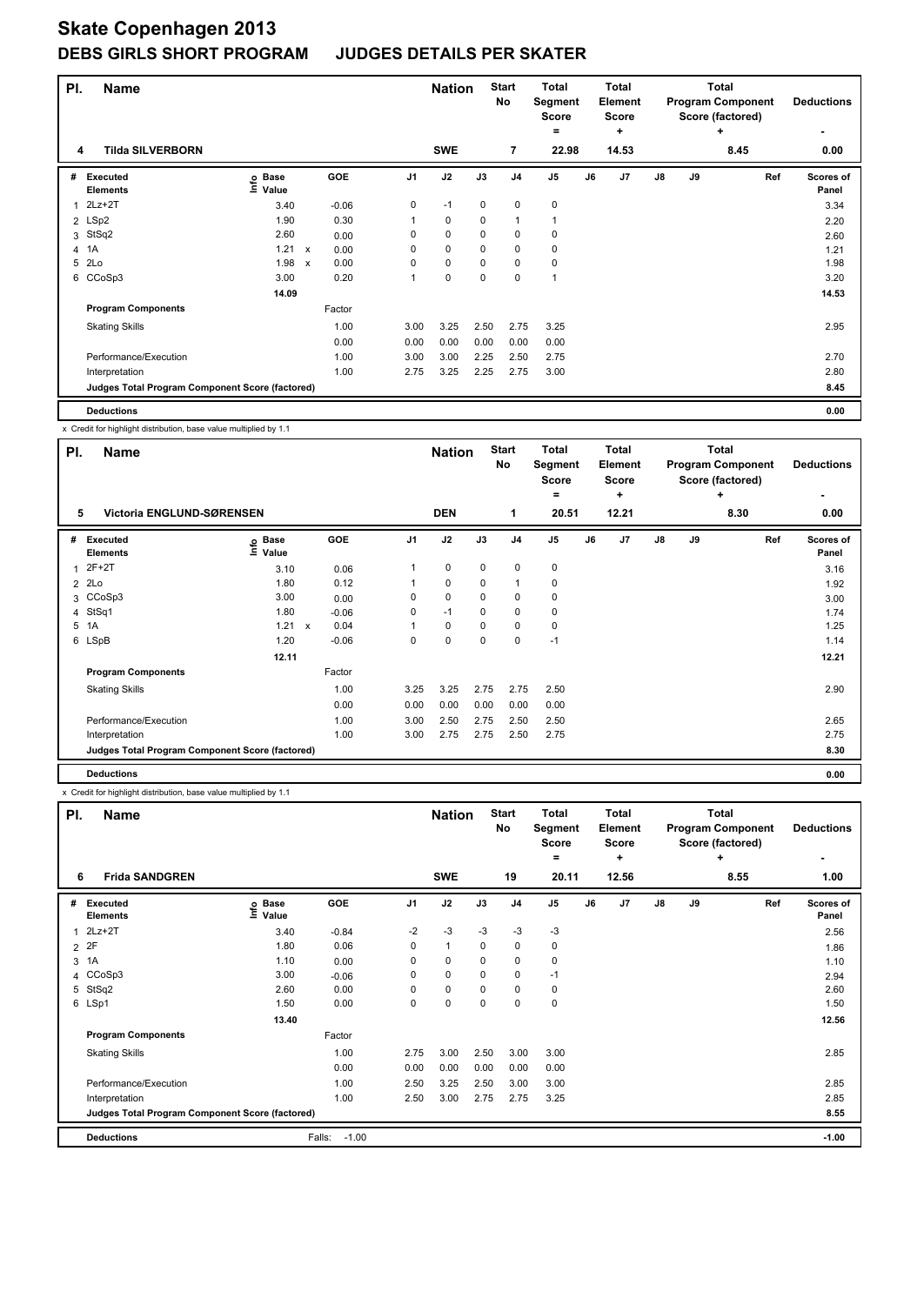| PI. | <b>Name</b>                                     |    |                   | <b>Nation</b> |                | <b>Start</b><br>No | <b>Total</b><br>Segment<br>Score<br>= |                | Total<br>Element<br><b>Score</b><br>÷ |    |       | <b>Total</b><br><b>Program Component</b><br>Score (factored)<br>٠ | <b>Deductions</b><br>٠ |      |                           |
|-----|-------------------------------------------------|----|-------------------|---------------|----------------|--------------------|---------------------------------------|----------------|---------------------------------------|----|-------|-------------------------------------------------------------------|------------------------|------|---------------------------|
| 7   | Sijla Anna Skulstad URANG                       |    |                   |               |                | <b>NOR</b>         |                                       | 16             | 19.67                                 |    | 11.52 |                                                                   |                        | 8.15 | 0.00                      |
| #   | <b>Executed</b><br><b>Elements</b>              |    | e Base<br>⊆ Value | <b>GOE</b>    | J <sub>1</sub> | J2                 | J3                                    | J <sub>4</sub> | J <sub>5</sub>                        | J6 | J7    | $\mathsf{J}8$                                                     | J9                     | Ref  | <b>Scores of</b><br>Panel |
| 1   | 1A                                              |    | 1.10              | 0.00          | 0              | 0                  | 0                                     | 0              | 0                                     |    |       |                                                                   |                        |      | 1.10                      |
|     | 2 2Lz << + 2T <                                 | << | 1.50              | $-0.48$       | -2             | $-2$               | $-2$                                  | -3             | $-3$                                  |    |       |                                                                   |                        |      | 1.02                      |
| 3   | 2F                                              |    | 1.80              | 0.00          | 0              | $\mathbf 0$        | 0                                     | $\mathbf 0$    | 0                                     |    |       |                                                                   |                        |      | 1.80                      |
|     | 4 LSp2                                          |    | 1.90              | 0.10          |                | 0                  | 0                                     | $\mathbf 0$    | 0                                     |    |       |                                                                   |                        |      | 2.00                      |
| 5   | StSq2                                           |    | 2.60              | 0.00          | $\Omega$       | $\mathbf 0$        | $\mathbf 0$                           | $\mathbf 0$    | $\mathbf 0$                           |    |       |                                                                   |                        |      | 2.60                      |
|     | 6 CCoSp3                                        |    | 3.00              | 0.00          | 0              | $\mathbf 0$        | $\mathbf 0$                           | $\mathbf 0$    | $\mathbf 0$                           |    |       |                                                                   |                        |      | 3.00                      |
|     |                                                 |    | 11.90             |               |                |                    |                                       |                |                                       |    |       |                                                                   |                        |      | 11.52                     |
|     | <b>Program Components</b>                       |    |                   | Factor        |                |                    |                                       |                |                                       |    |       |                                                                   |                        |      |                           |
|     | <b>Skating Skills</b>                           |    |                   | 1.00          | 2.75           | 3.00               | 2.75                                  | 2.75           | 3.00                                  |    |       |                                                                   |                        |      | 2.85                      |
|     |                                                 |    |                   | 0.00          | 0.00           | 0.00               | 0.00                                  | 0.00           | 0.00                                  |    |       |                                                                   |                        |      |                           |
|     | Performance/Execution                           |    |                   | 1.00          | 2.50           | 2.75               | 2.75                                  | 2.50           | 2.75                                  |    |       |                                                                   |                        |      | 2.65                      |
|     | Interpretation                                  |    |                   | 1.00          | 2.50           | 2.50               | 2.75                                  | 2.75           | 2.75                                  |    |       |                                                                   |                        |      | 2.65                      |
|     | Judges Total Program Component Score (factored) |    |                   |               |                |                    |                                       |                |                                       |    |       |                                                                   |                        |      | 8.15                      |
|     | <b>Deductions</b>                               |    |                   |               |                |                    |                                       |                |                                       |    |       |                                                                   |                        |      | 0.00                      |

< Under-rotated jump << Downgraded jump

| PI.            | Name                                            |                                  |   | <b>Nation</b> |                | <b>Start</b><br>No | <b>Total</b><br>Segment<br>Score<br>۰ |                | Total<br>Element<br><b>Score</b><br>÷ |    |       | <b>Total</b><br><b>Program Component</b><br>Score (factored)<br>÷ | <b>Deductions</b><br>۰ |      |                           |
|----------------|-------------------------------------------------|----------------------------------|---|---------------|----------------|--------------------|---------------------------------------|----------------|---------------------------------------|----|-------|-------------------------------------------------------------------|------------------------|------|---------------------------|
| 8              | <b>Sara Borch NIELSEN</b>                       |                                  |   |               |                | <b>DEN</b>         |                                       | 17             | 19.25                                 |    | 12.00 |                                                                   |                        | 7.25 | 0.00                      |
| #              | <b>Executed</b><br><b>Elements</b>              | <b>Base</b><br>e Base<br>⊆ Value |   | <b>GOE</b>    | J <sub>1</sub> | J2                 | J3                                    | J <sub>4</sub> | J <sub>5</sub>                        | J6 | J7    | $\mathsf{J}8$                                                     | J9                     | Ref  | <b>Scores of</b><br>Panel |
| 1              | $2Lz+2T$                                        | 3.40                             |   | $-0.12$       | $-1$           | 0                  | $-1$                                  | $\mathbf 0$    | $\mathbf 0$                           |    |       |                                                                   |                        |      | 3.28                      |
| $\overline{2}$ | 1A                                              | 1.10                             |   | 0.00          | 0              | $\mathbf 0$        | 0                                     | $\mathbf 0$    | 0                                     |    |       |                                                                   |                        |      | 1.10                      |
|                | 3 LSp1                                          | 1.50                             |   | $-0.12$       | $-1$           | $-1$               | $\Omega$                              | $\mathbf 0$    | $\mathbf 0$                           |    |       |                                                                   |                        |      | 1.38                      |
| 4              | 2Lo                                             | 1.98                             | х | $-0.18$       | $-1$           | $-1$               | 0                                     | 0              | $-1$                                  |    |       |                                                                   |                        |      | 1.80                      |
| 5              | StSqB                                           | 1.50                             |   | $-0.06$       | 0              | $-1$               | 0                                     | 0              | 0                                     |    |       |                                                                   |                        |      | 1.44                      |
|                | 6 CCoSp3                                        | 3.00                             |   | 0.00          | 0              | $\mathbf 0$        | 0                                     | $\mathbf 0$    | $\pmb{0}$                             |    |       |                                                                   |                        |      | 3.00                      |
|                |                                                 | 12.48                            |   |               |                |                    |                                       |                |                                       |    |       |                                                                   |                        |      | 12.00                     |
|                | <b>Program Components</b>                       |                                  |   | Factor        |                |                    |                                       |                |                                       |    |       |                                                                   |                        |      |                           |
|                | <b>Skating Skills</b>                           |                                  |   | 1.00          | 2.50           | 2.50               | 2.50                                  | 2.75           | 2.75                                  |    |       |                                                                   |                        |      | 2.60                      |
|                |                                                 |                                  |   | 0.00          | 0.00           | 0.00               | 0.00                                  | 0.00           | 0.00                                  |    |       |                                                                   |                        |      |                           |
|                | Performance/Execution                           |                                  |   | 1.00          | 2.25           | 2.25               | 2.50                                  | 2.25           | 2.25                                  |    |       |                                                                   |                        |      | 2.30                      |
|                | Interpretation                                  |                                  |   | 1.00          | 2.25           | 2.25               | 2.25                                  | 2.50           | 2.50                                  |    |       |                                                                   |                        |      | 2.35                      |
|                | Judges Total Program Component Score (factored) |                                  |   |               |                |                    |                                       |                |                                       |    |       |                                                                   |                        |      | 7.25                      |
|                | <b>Deductions</b>                               |                                  |   |               |                |                    |                                       |                |                                       |    |       |                                                                   |                        |      | 0.00                      |

x Credit for highlight distribution, base value multiplied by 1.1

| PI. | <b>Name</b>                                     |                            |              | <b>Nation</b> |      | <b>Start</b><br>No | <b>Total</b><br>Segment<br><b>Score</b> |                | <b>Total</b><br><b>Element</b><br><b>Score</b> |    |            | <b>Total</b><br><b>Program Component</b><br>Score (factored) | <b>Deductions</b> |           |                           |
|-----|-------------------------------------------------|----------------------------|--------------|---------------|------|--------------------|-----------------------------------------|----------------|------------------------------------------------|----|------------|--------------------------------------------------------------|-------------------|-----------|---------------------------|
| 9   | <b>Julia NORDIN</b>                             |                            |              |               |      | <b>SWE</b>         |                                         | 20             | $=$<br>18.90                                   |    | ٠<br>11.35 |                                                              |                   | ٠<br>7.55 | ٠<br>0.00                 |
| #   | <b>Executed</b><br><b>Elements</b>              | e Base<br>E Value<br>Value |              | <b>GOE</b>    | J1   | J2                 | J3                                      | J <sub>4</sub> | J <sub>5</sub>                                 | J6 | J7         | $\mathsf{J}8$                                                | J9                | Ref       | <b>Scores of</b><br>Panel |
| 1   | $2S+2T$                                         | 2.60                       |              | 0.00          | 0    | $\mathbf 0$        | $\mathbf 0$                             | $\mathbf 0$    | 0                                              |    |            |                                                              |                   |           | 2.60                      |
|     | $2$ $2Lo$                                       | 1.80                       |              | $-0.24$       | $-1$ | 0                  | 0                                       | 0              | -3                                             |    |            |                                                              |                   |           | 1.56                      |
|     | 3 LSp1                                          | 1.50                       |              | 0.04          | 1    | $-1$               | 0                                       | 0              | 0                                              |    |            |                                                              |                   |           | 1.54                      |
|     | 4 1A                                            | 1.21                       | $\mathsf{x}$ | 0.00          | 0    | $\mathbf 0$        | 0                                       | 0              | 0                                              |    |            |                                                              |                   |           | 1.21                      |
| 5   | CCoSp3                                          | 3.00                       |              | 0.00          | 0    | $\mathbf 0$        | 0                                       | $\mathbf 0$    | 0                                              |    |            |                                                              |                   |           | 3.00                      |
| 6   | StSqB                                           | 1.50                       |              | $-0.06$       | 0    | $\pmb{0}$          | 0                                       | $-1$           | 0                                              |    |            |                                                              |                   |           | 1.44                      |
|     |                                                 | 11.61                      |              |               |      |                    |                                         |                |                                                |    |            |                                                              |                   |           | 11.35                     |
|     | <b>Program Components</b>                       |                            |              | Factor        |      |                    |                                         |                |                                                |    |            |                                                              |                   |           |                           |
|     | <b>Skating Skills</b>                           |                            |              | 1.00          | 2.50 | 2.50               | 2.75                                    | 2.50           | 2.75                                           |    |            |                                                              |                   |           | 2.60                      |
|     |                                                 |                            |              | 0.00          | 0.00 | 0.00               | 0.00                                    | 0.00           | 0.00                                           |    |            |                                                              |                   |           |                           |
|     | Performance/Execution                           |                            |              | 1.00          | 2.50 | 2.25               | 2.75                                    | 2.50           | 2.50                                           |    |            |                                                              |                   |           | 2.50                      |
|     | Interpretation                                  |                            |              | 1.00          | 2.25 | 2.75               | 2.75                                    | 2.25           | 2.25                                           |    |            |                                                              |                   |           | 2.45                      |
|     | Judges Total Program Component Score (factored) |                            |              |               |      |                    |                                         |                |                                                |    |            |                                                              |                   |           | 7.55                      |
|     | <b>Deductions</b>                               |                            |              |               |      |                    |                                         |                |                                                |    |            |                                                              |                   |           | 0.00                      |

x Credit for highlight distribution, base value multiplied by 1.1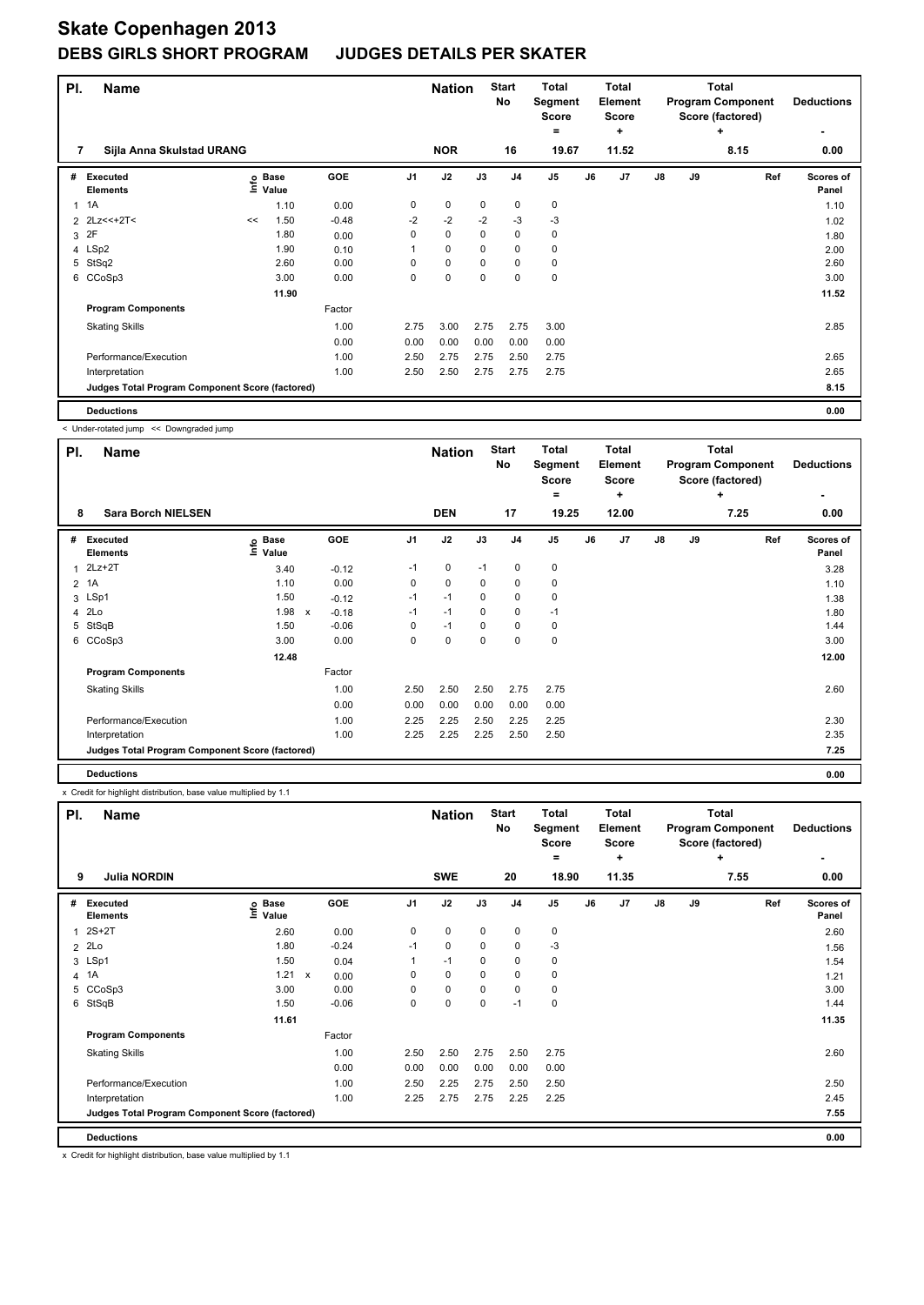| PI.            | <b>Name</b>                                     |                              |                           |            |                | <b>Nation</b> |             | <b>Start</b><br>No | <b>Total</b><br>Segment<br><b>Score</b><br>٠ |    | Total<br>Element<br><b>Score</b><br>٠ |               |    | <b>Total</b><br><b>Program Component</b><br>Score (factored)<br>٠ | <b>Deductions</b><br>۰ |
|----------------|-------------------------------------------------|------------------------------|---------------------------|------------|----------------|---------------|-------------|--------------------|----------------------------------------------|----|---------------------------------------|---------------|----|-------------------------------------------------------------------|------------------------|
| 10             | Isabella Kuszon JØRGENSEN                       |                              |                           |            |                | <b>DEN</b>    |             | 3                  | 18.88                                        |    | 10.68                                 |               |    | 8.20                                                              | 0.00                   |
| #              | Executed<br><b>Elements</b>                     | <b>Base</b><br>lnfo<br>Value |                           | <b>GOE</b> | J <sub>1</sub> | J2            | J3          | J <sub>4</sub>     | J <sub>5</sub>                               | J6 | J <sub>7</sub>                        | $\mathsf{J}8$ | J9 | Ref                                                               | Scores of<br>Panel     |
| 1              | 1A                                              | 1.10                         |                           | 0.00       | 0              | 0             | 0           | 0                  | 0                                            |    |                                       |               |    |                                                                   | 1.10                   |
| $\overline{2}$ | $2S+2T$                                         | 2.60                         |                           | $-0.40$    | $-2$           | $-2$          | $-2$        | $-2$               | $-2$                                         |    |                                       |               |    |                                                                   | 2.20                   |
|                | 3 LSpB                                          | 1.20                         |                           | $-0.18$    | $-1$           | $-1$          | 0           | 0                  | $-1$                                         |    |                                       |               |    |                                                                   | 1.02                   |
|                | 4 StSq2                                         | 2.60                         |                           | 0.00       | 0              | 0             | 0           | 0                  | 0                                            |    |                                       |               |    |                                                                   | 2.60                   |
| 5              | 2Lo                                             | 1.98                         | $\boldsymbol{\mathsf{x}}$ | $-0.66$    | $-2$           | $-2$          | $-3$        | $-2$               | $-2$                                         |    |                                       |               |    |                                                                   | 1.32                   |
|                | 6 CCoSp2                                        | 2.50                         |                           | $-0.06$    | 0              | $-1$          | $\mathbf 0$ | $\mathbf 0$        | 0                                            |    |                                       |               |    |                                                                   | 2.44                   |
|                |                                                 | 11.98                        |                           |            |                |               |             |                    |                                              |    |                                       |               |    |                                                                   | 10.68                  |
|                | <b>Program Components</b>                       |                              |                           | Factor     |                |               |             |                    |                                              |    |                                       |               |    |                                                                   |                        |
|                | <b>Skating Skills</b>                           |                              |                           | 1.00       | 2.50           | 3.00          | 2.50        | 2.50               | 2.75                                         |    |                                       |               |    |                                                                   | 2.65                   |
|                |                                                 |                              |                           | 0.00       | 0.00           | 0.00          | 0.00        | 0.00               | 0.00                                         |    |                                       |               |    |                                                                   |                        |
|                | Performance/Execution                           |                              |                           | 1.00       | 2.75           | 3.25          | 2.50        | 2.50               | 3.25                                         |    |                                       |               |    |                                                                   | 2.85                   |
|                | Interpretation                                  |                              |                           | 1.00       | 2.50           | 3.25          | 2.50        | 2.50               | 2.75                                         |    |                                       |               |    |                                                                   | 2.70                   |
|                | Judges Total Program Component Score (factored) |                              |                           |            |                |               |             |                    |                                              |    |                                       |               |    |                                                                   | 8.20                   |
|                | <b>Deductions</b>                               |                              |                           |            |                |               |             |                    |                                              |    |                                       |               |    |                                                                   | 0.00                   |

x Credit for highlight distribution, base value multiplied by 1.1

| PI.            | Name                                            |         |                            |              |            |                | <b>Nation</b> |             | <b>Start</b><br>No | <b>Total</b><br>Segment<br><b>Score</b><br>Ξ. |    | Total<br>Element<br><b>Score</b><br>÷ |    |    | <b>Total</b><br><b>Program Component</b><br>Score (factored)<br>÷ | <b>Deductions</b>  |
|----------------|-------------------------------------------------|---------|----------------------------|--------------|------------|----------------|---------------|-------------|--------------------|-----------------------------------------------|----|---------------------------------------|----|----|-------------------------------------------------------------------|--------------------|
| 11             | <b>Vanessa GJERDE</b>                           |         |                            |              |            |                | <b>NOR</b>    |             | 11                 | 18.56                                         |    | 11.01                                 |    |    | 7.55                                                              | 0.00               |
| #              | Executed<br><b>Elements</b>                     |         | e Base<br>⊆ Value<br>Value |              | <b>GOE</b> | J <sub>1</sub> | J2            | J3          | J <sub>4</sub>     | J <sub>5</sub>                                | J6 | J7                                    | J8 | J9 | Ref                                                               | Scores of<br>Panel |
| 1              | $2Lo+2Lo$                                       |         | 3.60                       |              | $-0.66$    | $-2$           | $-2$          | $-3$        | $-2$               | $-2$                                          |    |                                       |    |    |                                                                   | 2.94               |
| $\overline{2}$ | 2F<                                             | $\prec$ | 1.30                       |              | $-0.48$    | $-2$           | $-1$          | $-2$        | $-2$               | $-1$                                          |    |                                       |    |    |                                                                   | 0.82               |
|                | 3 CCoSp1                                        |         | 2.00                       |              | $-0.06$    | 0              | $\mathbf 0$   | 0           | $-1$               | 0                                             |    |                                       |    |    |                                                                   | 1.94               |
| $\overline{4}$ | StSq2                                           |         | 2.60                       |              | 0.00       | 0              | 0             | $\Omega$    | 0                  | 0                                             |    |                                       |    |    |                                                                   | 2.60               |
| 5              | 1A                                              |         | 1.21                       | $\mathbf{x}$ | 0.00       | 0              | $\mathbf 0$   | $\mathbf 0$ | $\mathbf 0$        | 0                                             |    |                                       |    |    |                                                                   | 1.21               |
|                | 6 LSp1                                          |         | 1.50                       |              | 0.00       | 0              | $\mathbf 0$   | $\mathbf 0$ | $\mathbf 0$        | $\pmb{0}$                                     |    |                                       |    |    |                                                                   | 1.50               |
|                |                                                 |         | 12.21                      |              |            |                |               |             |                    |                                               |    |                                       |    |    |                                                                   | 11.01              |
|                | <b>Program Components</b>                       |         |                            |              | Factor     |                |               |             |                    |                                               |    |                                       |    |    |                                                                   |                    |
|                | <b>Skating Skills</b>                           |         |                            |              | 1.00       | 2.50           | 2.75          | 2.50        | 2.50               | 2.75                                          |    |                                       |    |    |                                                                   | 2.60               |
|                |                                                 |         |                            |              | 0.00       | 0.00           | 0.00          | 0.00        | 0.00               | 0.00                                          |    |                                       |    |    |                                                                   |                    |
|                | Performance/Execution                           |         |                            |              | 1.00       | 2.50           | 3.00          | 2.25        | 2.25               | 2.50                                          |    |                                       |    |    |                                                                   | 2.50               |
|                | Interpretation                                  |         |                            |              | 1.00       | 2.25           | 2.50          | 2.50        | 2.50               | 2.50                                          |    |                                       |    |    |                                                                   | 2.45               |
|                | Judges Total Program Component Score (factored) |         |                            |              |            |                |               |             |                    |                                               |    |                                       |    |    |                                                                   | 7.55               |
|                | <b>Deductions</b>                               |         |                            |              |            |                |               |             |                    |                                               |    |                                       |    |    |                                                                   | 0.00               |

< Under-rotated jump x Credit for highlight distribution, base value multiplied by 1.1

| PI. | <b>Name</b>                                     |                   |       | <b>Nation</b> |         | <b>Start</b><br>No | <b>Total</b><br>Segment<br><b>Score</b> |          | <b>Total</b><br>Element<br><b>Score</b> |                |    | <b>Total</b><br><b>Program Component</b><br>Score (factored) | <b>Deductions</b> |    |           |                    |
|-----|-------------------------------------------------|-------------------|-------|---------------|---------|--------------------|-----------------------------------------|----------|-----------------------------------------|----------------|----|--------------------------------------------------------------|-------------------|----|-----------|--------------------|
| 12  | <b>Tuva SILVERBORN</b>                          |                   |       |               |         |                    | <b>SWE</b>                              |          | 13                                      | $=$<br>18.55   |    | ÷<br>10.95                                                   |                   |    | ÷<br>7.60 | 0.00               |
|     |                                                 |                   |       |               |         |                    |                                         |          |                                         |                |    |                                                              |                   |    |           |                    |
| #   | Executed<br><b>Elements</b>                     | e Base<br>E Value | Value |               | GOE     | J1                 | J2                                      | J3       | J <sub>4</sub>                          | J <sub>5</sub> | J6 | J <sub>7</sub>                                               | J8                | J9 | Ref       | Scores of<br>Panel |
| 1   | 2S<+2Lo<<                                       | <<                | 1.40  |               | $-0.52$ | $-2$               | $-2$                                    | $-3$     | $-3$                                    | $-3$           |    |                                                              |                   |    |           | 0.88               |
|     | 2 2T                                            |                   | 1.30  |               | $-0.04$ | 0                  | 0                                       | $-1$     | 0                                       | 0              |    |                                                              |                   |    |           | 1.26               |
|     | 3 CCoSp3                                        |                   | 3.00  |               | 0.00    | 0                  | 0                                       | 0        | 0                                       | 0              |    |                                                              |                   |    |           | 3.00               |
|     | 4 StSq2                                         |                   | 2.60  |               | 0.00    | $\Omega$           | $\Omega$                                | $\Omega$ | 0                                       | 0              |    |                                                              |                   |    |           | 2.60               |
|     | 5 1A                                            |                   | 1.21  | $\mathsf{x}$  | 0.00    | 0                  | 0                                       | $\Omega$ | $\mathbf 0$                             | 0              |    |                                                              |                   |    |           | 1.21               |
|     | 6 LSp2                                          |                   | 1.90  |               | 0.10    | 0                  | $\mathbf 0$                             | $\Omega$ | $\overline{1}$                          | 0              |    |                                                              |                   |    |           | 2.00               |
|     |                                                 |                   | 11.41 |               |         |                    |                                         |          |                                         |                |    |                                                              |                   |    |           | 10.95              |
|     | <b>Program Components</b>                       |                   |       |               | Factor  |                    |                                         |          |                                         |                |    |                                                              |                   |    |           |                    |
|     | <b>Skating Skills</b>                           |                   |       |               | 1.00    | 2.50               | 3.00                                    | 2.25     | 2.50                                    | 2.50           |    |                                                              |                   |    |           | 2.55               |
|     |                                                 |                   |       |               | 0.00    | 0.00               | 0.00                                    | 0.00     | 0.00                                    | 0.00           |    |                                                              |                   |    |           |                    |
|     | Performance/Execution                           |                   |       |               | 1.00    | 2.75               | 2.50                                    | 2.50     | 2.50                                    | 2.25           |    |                                                              |                   |    |           | 2.50               |
|     | Interpretation                                  |                   |       |               | 1.00    | 2.50               | 2.50                                    | 2.50     | 2.75                                    | 2.50           |    |                                                              |                   |    |           | 2.55               |
|     | Judges Total Program Component Score (factored) |                   |       |               |         |                    |                                         |          |                                         |                |    |                                                              |                   |    |           | 7.60               |
|     | <b>Deductions</b>                               |                   |       |               |         |                    |                                         |          |                                         |                |    |                                                              |                   |    |           | 0.00               |

< Under-rotated jump << Downgraded jump x Credit for highlight distribution, base value multiplied by 1.1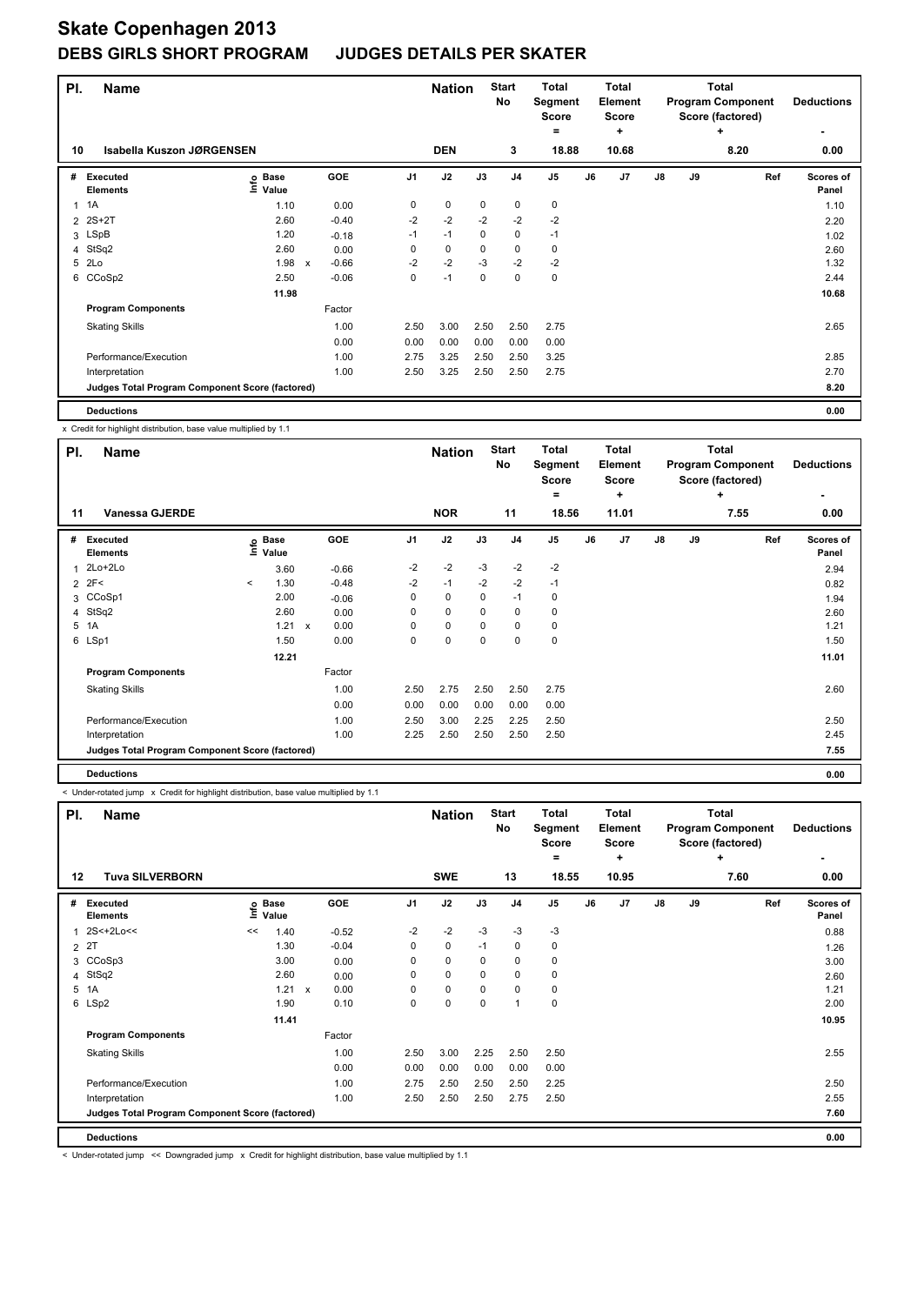| PI.            | <b>Name</b>                                     |                            |                           |            |                | <b>Nation</b> |             | <b>Start</b><br><b>No</b> | <b>Total</b><br>Segment<br><b>Score</b> |    | <b>Total</b><br>Element<br><b>Score</b> |               |    | <b>Total</b><br><b>Program Component</b><br>Score (factored) | <b>Deductions</b>      |
|----------------|-------------------------------------------------|----------------------------|---------------------------|------------|----------------|---------------|-------------|---------------------------|-----------------------------------------|----|-----------------------------------------|---------------|----|--------------------------------------------------------------|------------------------|
| 13             | <b>Alice CASSELBRANT</b>                        |                            |                           |            |                | <b>SWE</b>    |             | 10                        | $=$<br>18.23                            |    | ٠<br>10.53                              |               |    | ٠<br>7.70                                                    | $\blacksquare$<br>0.00 |
| #              | Executed<br><b>Elements</b>                     | e Base<br>⊆ Value<br>Value |                           | <b>GOE</b> | J <sub>1</sub> | J2            | J3          | J <sub>4</sub>            | J5                                      | J6 | J7                                      | $\mathsf{J}8$ | J9 | Ref                                                          | Scores of<br>Panel     |
| 1              | $1F+2T$                                         | 1.80                       |                           | $-0.08$    | 0              | $\pmb{0}$     | $-2$        | 0                         | 0                                       |    |                                         |               |    |                                                              | 1.72                   |
| $\overline{2}$ | 2S                                              | 1.30                       |                           | $-0.24$    | $-1$           | $-1$          | 0           | $-2$                      | $-2$                                    |    |                                         |               |    |                                                              | 1.06                   |
|                | 3 LSp1                                          | 1.50                       |                           | 0.00       | 0              | $\mathbf 0$   | 0           | 0                         | $\mathbf 0$                             |    |                                         |               |    |                                                              | 1.50                   |
| 4              | StSq2                                           | 2.60                       |                           | 0.00       | 0              | $\mathbf 0$   | 0           | $\mathbf 0$               | $\mathbf 0$                             |    |                                         |               |    |                                                              | 2.60                   |
| 5              | 1A                                              | 1.21                       | $\boldsymbol{\mathsf{x}}$ | 0.00       | $\Omega$       | $\mathbf 0$   | $\Omega$    | $\mathbf 0$               | 0                                       |    |                                         |               |    |                                                              | 1.21                   |
| 6              | CCoSp2                                          | 2.50                       |                           | $-0.06$    | 0              | $\mathbf 0$   | $\mathbf 0$ | $-1$                      | 0                                       |    |                                         |               |    |                                                              | 2.44                   |
|                |                                                 | 10.91                      |                           |            |                |               |             |                           |                                         |    |                                         |               |    |                                                              | 10.53                  |
|                | <b>Program Components</b>                       |                            |                           | Factor     |                |               |             |                           |                                         |    |                                         |               |    |                                                              |                        |
|                | <b>Skating Skills</b>                           |                            |                           | 1.00       | 2.25           | 3.50          | 2.25        | 2.50                      | 2.50                                    |    |                                         |               |    |                                                              | 2.60                   |
|                |                                                 |                            |                           | 0.00       | 0.00           | 0.00          | 0.00        | 0.00                      | 0.00                                    |    |                                         |               |    |                                                              |                        |
|                | Performance/Execution                           |                            |                           | 1.00       | 2.50           | 3.00          | 2.50        | 2.50                      | 2.25                                    |    |                                         |               |    |                                                              | 2.55                   |
|                | Interpretation                                  |                            |                           | 1.00       | 2.25           | 3.25          | 2.25        | 2.50                      | 2.50                                    |    |                                         |               |    |                                                              | 2.55                   |
|                | Judges Total Program Component Score (factored) |                            |                           |            |                |               |             |                           |                                         |    |                                         |               |    |                                                              | 7.70                   |
|                | <b>Deductions</b>                               |                            |                           |            |                |               |             |                           |                                         |    |                                         |               |    |                                                              | 0.00                   |

x Credit for highlight distribution, base value multiplied by 1.1

| PI. | <b>Name</b>                                     |         |                            |              |            |                | <b>Nation</b> |          | <b>Start</b><br><b>No</b> | <b>Total</b><br>Segment<br><b>Score</b><br>= |    | <b>Total</b><br>Element<br><b>Score</b><br>÷ |    | <b>Total</b><br><b>Program Component</b><br>Score (factored) | <b>Deductions</b> |                           |
|-----|-------------------------------------------------|---------|----------------------------|--------------|------------|----------------|---------------|----------|---------------------------|----------------------------------------------|----|----------------------------------------------|----|--------------------------------------------------------------|-------------------|---------------------------|
| 14  | <b>Moona HEIKKINEN</b>                          |         |                            |              |            |                | <b>FIN</b>    |          | $\mathbf{2}$              | 17.71                                        |    | 9.61                                         |    |                                                              | 9.10              | 1.00                      |
| #   | <b>Executed</b><br><b>Elements</b>              |         | e Base<br>⊆ Value<br>Value |              | <b>GOE</b> | J <sub>1</sub> | J2            | J3       | J <sub>4</sub>            | J5                                           | J6 | J7                                           | J8 | J9                                                           | Ref               | <b>Scores of</b><br>Panel |
| 1   | 2F+2Lo<<                                        | <<      | 2.30                       |              | $-0.90$    | $-3$           | -3            | $-3$     | $-3$                      | $-3$                                         |    |                                              |    |                                                              |                   | 1.40                      |
|     | $2$ $2Lz$                                       | $\prec$ | 1.50                       |              | $-0.90$    | $-3$           | $-3$          | $-3$     | $-3$                      | $-3$                                         |    |                                              |    |                                                              |                   | 0.60                      |
|     | 3 LSp1                                          |         | 1.50                       |              | 0.50       |                | $\mathbf{1}$  | 0        | $\overline{2}$            | $\mathbf{1}$                                 |    |                                              |    |                                                              |                   | 2.00                      |
|     | 4 $2A <<$                                       | <<      | 1.21                       | $\mathsf{x}$ | $-0.60$    | -3             | $-3$          | $-3$     | $-3$                      | $-3$                                         |    |                                              |    |                                                              |                   | 0.61                      |
|     | 5 CCoSp3                                        |         | 3.00                       |              | 0.10       |                | $\mathbf 0$   | $\Omega$ | $\mathbf 0$               | 0                                            |    |                                              |    |                                                              |                   | 3.10                      |
| 6   | StSq1                                           |         | 1.80                       |              | 0.10       |                | $\mathbf 0$   | $\Omega$ | $\mathbf 0$               | $\mathbf 0$                                  |    |                                              |    |                                                              |                   | 1.90                      |
|     |                                                 |         | 11.31                      |              |            |                |               |          |                           |                                              |    |                                              |    |                                                              |                   | 9.61                      |
|     | <b>Program Components</b>                       |         |                            |              | Factor     |                |               |          |                           |                                              |    |                                              |    |                                                              |                   |                           |
|     | <b>Skating Skills</b>                           |         |                            |              | 1.00       | 3.50           | 3.50          | 2.75     | 3.00                      | 3.25                                         |    |                                              |    |                                                              |                   | 3.20                      |
|     |                                                 |         |                            |              | 0.00       | 0.00           | 0.00          | 0.00     | 0.00                      | 0.00                                         |    |                                              |    |                                                              |                   |                           |
|     | Performance/Execution                           |         |                            |              | 1.00       | 3.25           | 3.00          | 2.50     | 2.75                      | 2.75                                         |    |                                              |    |                                                              |                   | 2.85                      |
|     | Interpretation                                  |         |                            |              | 1.00       | 3.00           | 3.25          | 2.75     | 3.00                      | 3.25                                         |    |                                              |    |                                                              |                   | 3.05                      |
|     | Judges Total Program Component Score (factored) |         |                            |              |            |                |               |          |                           |                                              |    |                                              |    |                                                              |                   | 9.10                      |
|     | <b>Deductions</b>                               |         |                            | Falls:       | $-1.00$    |                |               |          |                           |                                              |    |                                              |    |                                                              |                   | $-1.00$                   |

< Under-rotated jump << Downgraded jump x Credit for highlight distribution, base value multiplied by 1.1

| PI.          | Name                                            |                            |         |                | <b>Start</b><br><b>Nation</b><br>No |             |                | <b>Total</b><br>Segment<br><b>Score</b><br>۰ |    | <b>Total</b><br>Element<br><b>Score</b><br>٠ |               |    | <b>Total</b><br><b>Program Component</b><br>Score (factored)<br>÷ | <b>Deductions</b><br>٠    |
|--------------|-------------------------------------------------|----------------------------|---------|----------------|-------------------------------------|-------------|----------------|----------------------------------------------|----|----------------------------------------------|---------------|----|-------------------------------------------------------------------|---------------------------|
| 15           | <b>Julia HAGA</b>                               |                            |         |                | <b>SWE</b>                          |             | 9              | 17.56                                        |    | 9.56                                         |               |    | 8.00                                                              | 0.00                      |
| #            | Executed<br><b>Elements</b>                     | e Base<br>E Value<br>Value | GOE     | J <sub>1</sub> | J2                                  | J3          | J <sub>4</sub> | J5                                           | J6 | J <sub>7</sub>                               | $\mathsf{J}8$ | J9 | Ref                                                               | <b>Scores of</b><br>Panel |
| $\mathbf{1}$ | $2S+2T$                                         | 2.60                       | $-0.40$ | $-2$           | $-2$                                | $-2$        | $-2$           | $-2$                                         |    |                                              |               |    |                                                                   | 2.20                      |
|              | $2$ $2Lo$                                       | 1.80                       | $-0.12$ | 0              | 0                                   | $\mathbf 0$ | 0              | $-2$                                         |    |                                              |               |    |                                                                   | 1.68                      |
|              | 3 1A                                            | 1.10                       | 0.00    | 0              | 0                                   | $\Omega$    | 0              | 0                                            |    |                                              |               |    |                                                                   | 1.10                      |
|              | 4 LSpB                                          | 1.20                       | $-0.06$ | 0              | 0                                   | $\mathbf 0$ | $\mathbf 0$    | $-1$                                         |    |                                              |               |    |                                                                   | 1.14                      |
|              | 5 StSqB                                         | 1.50                       | 0.00    | 0              | 0                                   | $\mathbf 0$ | $\mathbf 0$    | 0                                            |    |                                              |               |    |                                                                   | 1.50                      |
|              | 6 CCoSp1                                        | 2.00                       | $-0.06$ | 0              | 0                                   | $\mathbf 0$ | $-1$           | 0                                            |    |                                              |               |    |                                                                   | 1.94                      |
|              |                                                 | 10.20                      |         |                |                                     |             |                |                                              |    |                                              |               |    |                                                                   | 9.56                      |
|              | <b>Program Components</b>                       |                            | Factor  |                |                                     |             |                |                                              |    |                                              |               |    |                                                                   |                           |
|              | <b>Skating Skills</b>                           |                            | 1.00    | 2.50           | 3.00                                | 2.50        | 3.00           | 2.75                                         |    |                                              |               |    |                                                                   | 2.75                      |
|              |                                                 |                            | 0.00    | 0.00           | 0.00                                | 0.00        | 0.00           | 0.00                                         |    |                                              |               |    |                                                                   |                           |
|              | Performance/Execution                           |                            | 1.00    | 2.75           | 2.50                                | 2.50        | 3.00           | 2.25                                         |    |                                              |               |    |                                                                   | 2.60                      |
|              | Interpretation                                  |                            | 1.00    | 2.50           | 2.75                                | 2.75        | 2.75           | 2.50                                         |    |                                              |               |    |                                                                   | 2.65                      |
|              | Judges Total Program Component Score (factored) |                            |         |                |                                     |             |                |                                              |    |                                              |               |    |                                                                   | 8.00                      |
|              | <b>Deductions</b>                               |                            |         |                |                                     |             |                |                                              |    |                                              |               |    |                                                                   | 0.00                      |